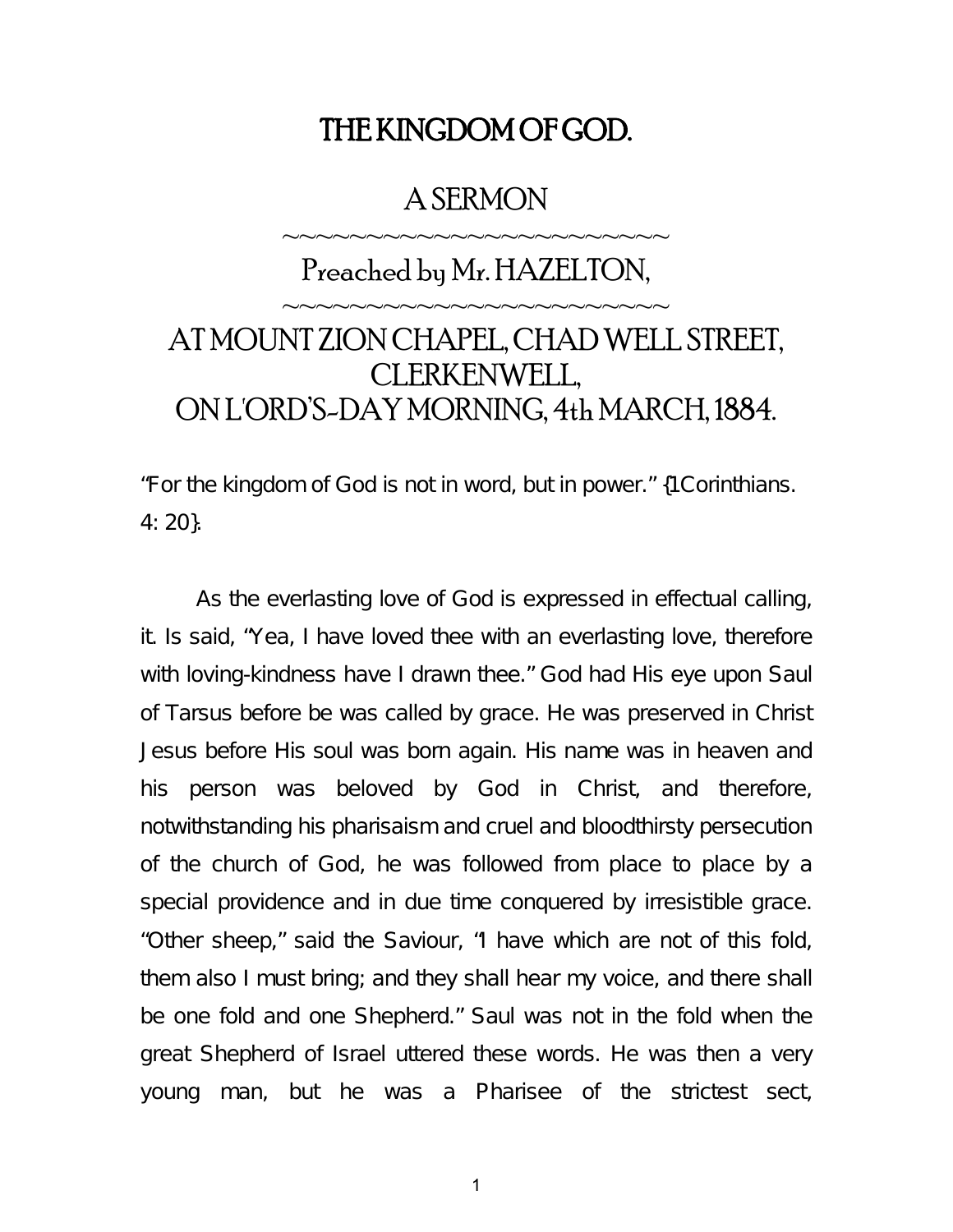notwithstanding his secret and unknown interest in the everlasting love of God. The time of love, however, came; and when the period had arrived, it broke forth, and the long concealed grace and mercy of God arrested him. His heart was then broken, his conscience was stung, his soul was filled with godly sorrow and repentance; and as God had said, "I will turn to the people a pure language," his language was changed and he was heard saying, "Lord, what wilt Thou have me to do?" Taken into a street in the city of Damascus, Ananias was sent to him. That sheep, however, Ananias, objected at first, to the visit, fearing that he was still a wolf. "Lord, I have heard by many of this man, how much evil he hath done to Thy saints at Jerusalem, and here he hath authority from the chief priests to bind all that call upon Thy name." "Go thy way," said the Shepherd; "for he is a chosen vessel unto Me, to bear My name before the Gentiles, and kings, and the children of Israel." And not only so "I will show him how great things he must suffer for My name's sake." That prediction was soon fulfilled. Saul received Divine assurance of forgiveness; His spirit was led into the sweet enjoyment of gospel liberty; He received spiritual and official gifts from his Master for his work, and commenced preaching the glorious gospel of the grace of God; and from the very first of his official career he suffered in the Saviour's cause. Having himself been a bitter persecutor, he met with persecution and fiery trials all the days of his life; some of his sufferings being described in the chapter out of which I have taken my text. It is very mysterious that the prime ministers, if I may so speak, of the church of Jesus Christ should have suffered as they did,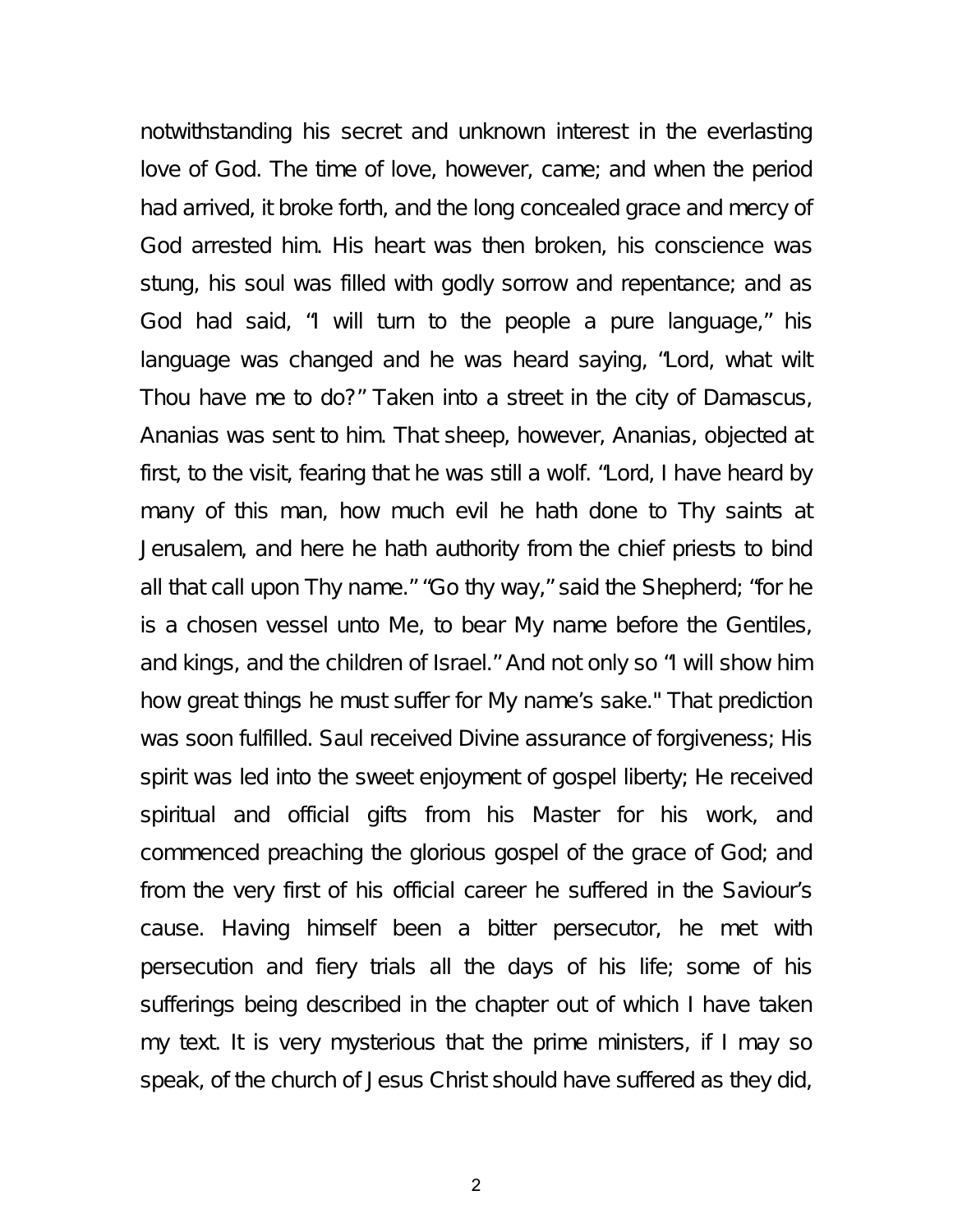yet so it was ; and the Apostle in the 9th verse says, " I think that God hath set forth us the Apostles last, as it were appointed to death ; for we are made a spectacle unto the world, and to angels, and to men," in allusion, perhaps to the cruel and bloody entertainments which were provided for the people in the city of Rome. Their theatres were filled on various occasions with thousands of spectators whose object was to see their fellow men destroyed by one another, or by wild beasts, and the most celebrated of all the sufferers were the last that were taken into the arena, and the eyes of all were fixed upon them; and the Apostle says, " I think He (that is God) had set forth us the Apostles last, as it were appointed to death, a spectacle unto the world, to angels, and to men." The world sat round about as it were and watched their movements and sorrows, and angels good and bad watched their engagements and sufferings. "We are fools for Christ's sake, but ye are wise in Christ; we are weak, hut ye are strong; ye are honorable, but we are despised and then follow statements which are truly wonderful. "Even unto this present hour we both hunger and thirst, and are naked, and are buffeted and have no certain dwelling place. Where are the ministers of the gospel of the present day that can truthfully use this language? The apostles hungered, wanted bread; thirsted, wanted water; were naked, badly clothed, and had no home. No man knows either love or hatred by all that is before him. A proud blasphemer, one that curses the name of his Maker, and hates the hand that supplies his wants from day to day, is sometimes very rich, whilst a dear saint of the Most High who lives near to God and has much to do with Him, is pinched with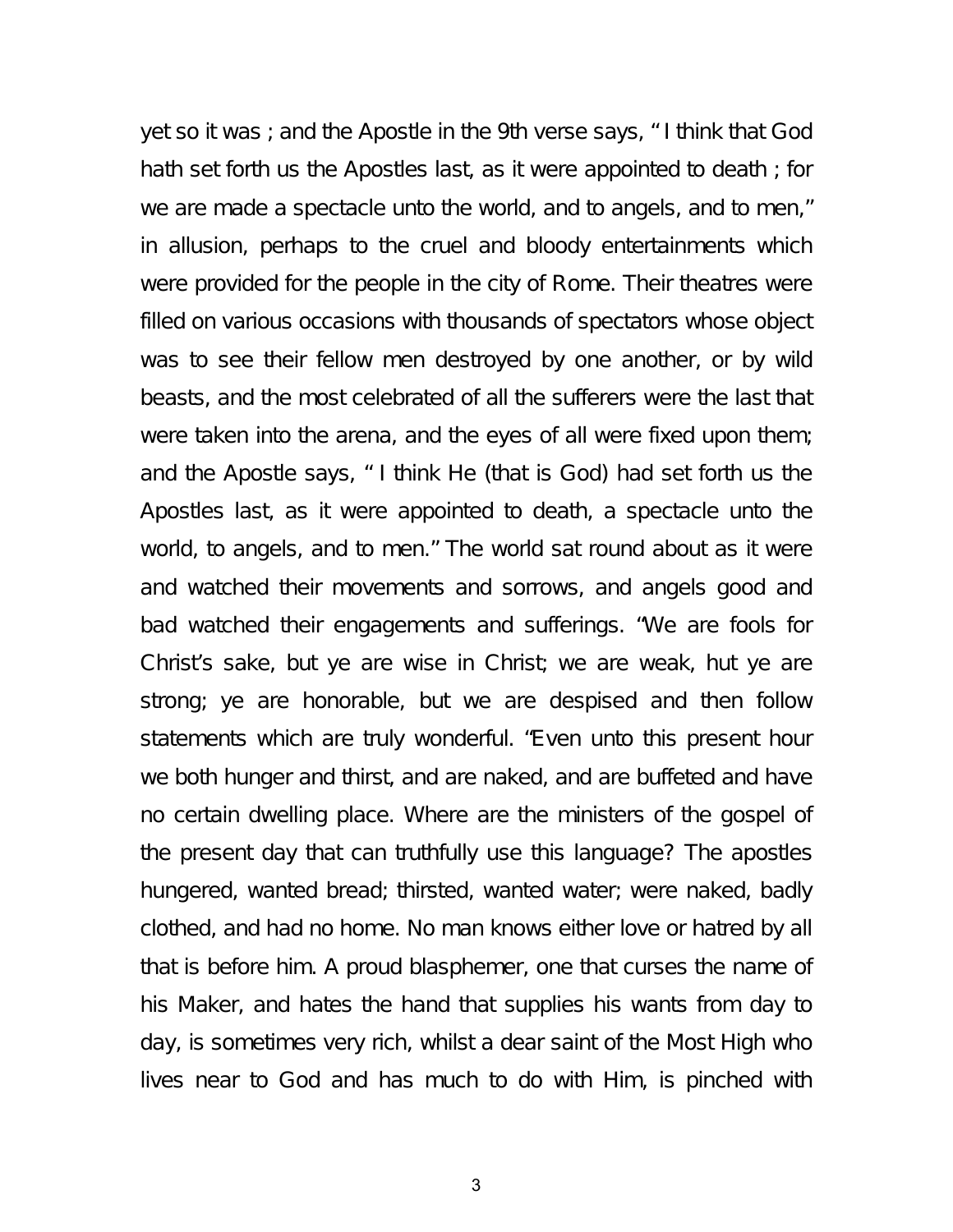poverty or like Paul is almost forced to say, I hunger and thirst, am badly clothed and almost homeless. Whilst the Apostle was an object of Divine love, and could say, "Christ loved me, and gave Himself for me," yet he went through scenes of privation, persecution and temptation day by day. This object of Divine love, living in fellowship and communion with God, was yet naked, horn Jess, and without the ordinary comforts of life. The Lord Jesus Christ, however, never left him: Paul was never forsaken, but was sustained in his work; and, the love of Christ constraining him he was determined in preaching the gospel "to know nothing among men save Christ and Him crucified. But the apostle was not only hated by Satan and the world, and his own nation the Jews, he was despised by a number of the members of the church at Corinth. " Now some," he says "are puffed up, as though I would not come to you ; but I will come to you shortly, if the Lord will, and will know, not the speech of them which are puffed up, but the power, for the kingdom of God is not in word, but in power."

Now, let us give our attention to this portion of the Word, and make a few remarks on the kingdom of God indicated in the text. By this kingdom I understand the dominion of reigning, saving, sovereign and eternal grace and mercy. The dominion of grace under the gospel dispensation, and not as it appeared under the ceremonial dispensation, though that also was the kingdom of God. The phrase "the kingdom of God," in the New Testament, often relates to the Gospel, so that here we understand the rule, the empire of grace in the church of the living God, and its reign in the hearts and consciences of saved sinners. Now, this kingdom is not in word only,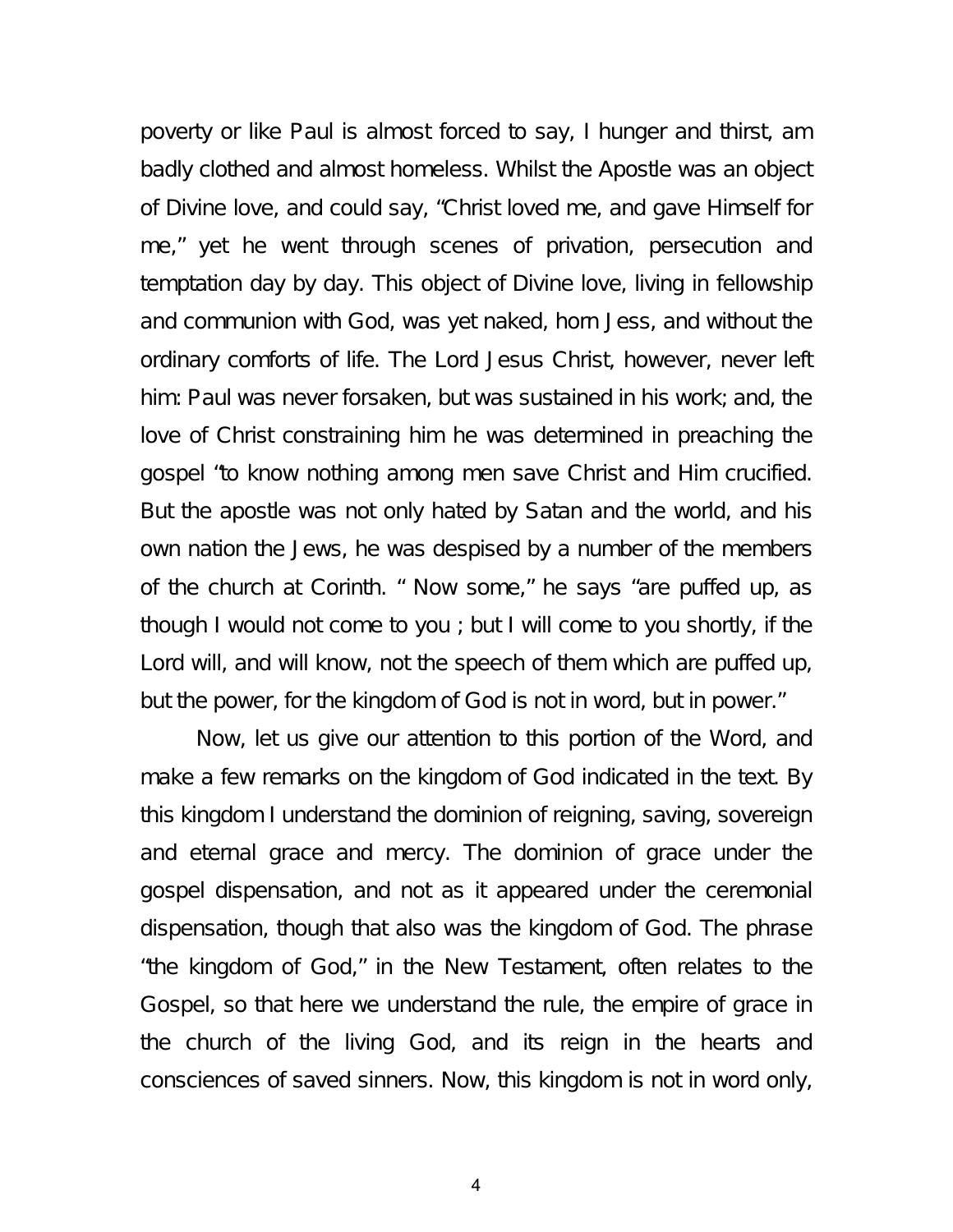whether it be considered in connection with the gospel dispensation or the church of Jesus Christ, or as seated in the hearts of regenerated persons; the gospel of God comes not in word only, but in power, and in the Holy Ghost, and in much assurance. This kingdom is to be contrasted with other kingdoms. Pilate had strange feelings when looking at the suffering Man who stood before him, he said, "Art thou a king, then? And Jesus said unto him, My kingdom is not of this world ; for if it were, then would my servants fight, that I should not be delivered to the Jews : but now is my kingdom," not from hence; or I have a kingdom, but it is spiritual. The kingdom of God is to be contrasted with the kingdoms of the world, with the legal dispensation, and with the various systems of error which were then in existence and are in existence now, and which perhaps, will continue to exist until the end of time. But this Divine kingdom is to be contrasted with another kingdom which is not often referred to, I mean antichrist—the man of sin—or mystical Babylon. As Egypt and Babylon, both of which were the oppressors of the people of God, were destroyed, so the time is coming when Rome or Antichrist shall cease to exist, being cast as a mill-stone into the sea, and be found no more at all. That kingdom is now in existence, and it consists in words and forms and ceremonies, and the power connected with it is political, human, and carnal, and the power of error; and therefore, the whole of it is delusive and dangerous, and presents a striking contrast to the kingdom of God. The grace of God is not popery, for that has nothing to do in fact with grace in the heart, seeing the kingdom of God is not in word but in saving power. That is a part of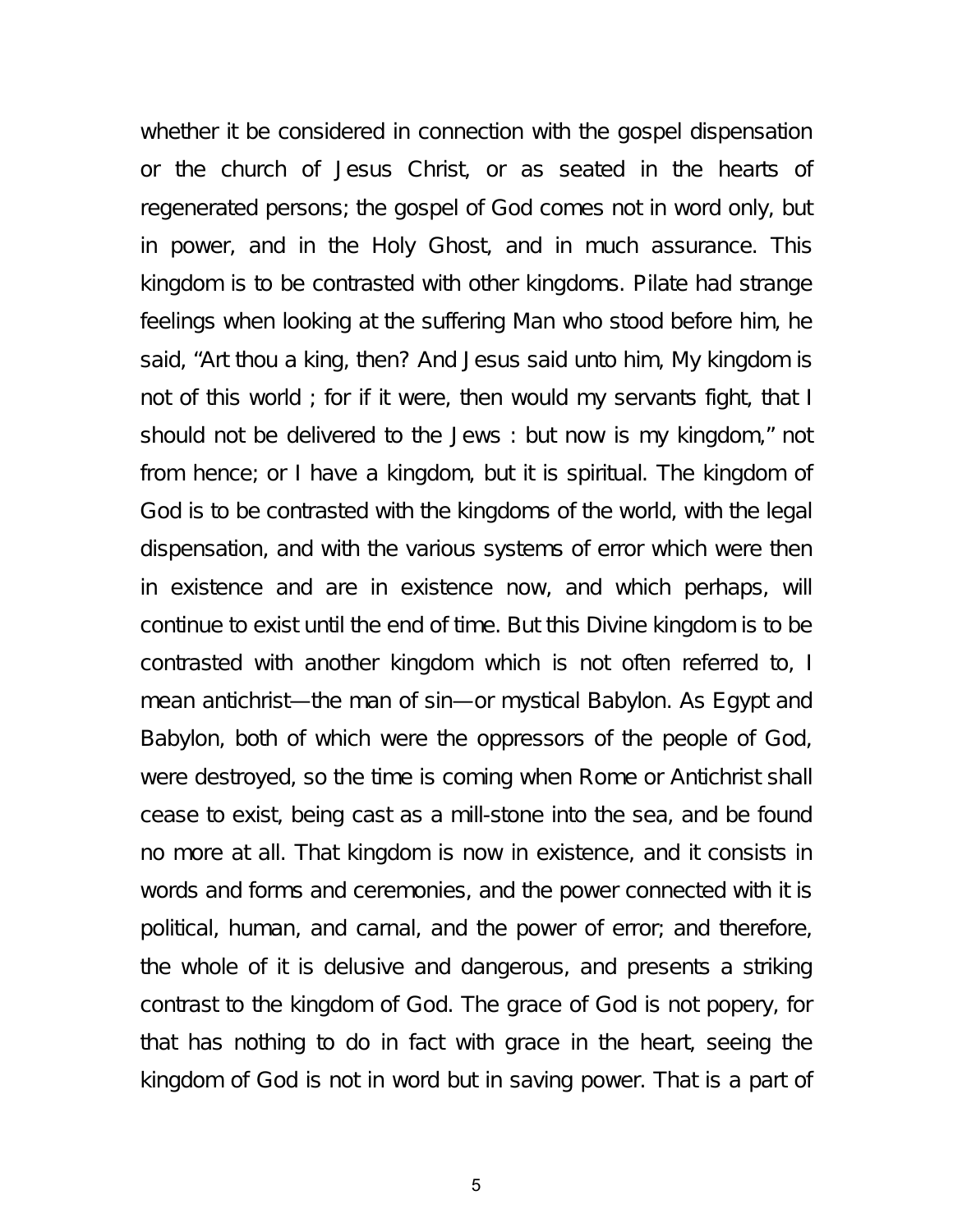the kingdom of Satan, and round about are the kingdoms of the world ; but in the midst of these kingdoms God has set up a kingdom, which is inhabited by the saints of the Most High, where they shall live, and flourish, and thrive, until the end of time; and when all is perfected and completed, then Christ will deliver up the kingdom to God, even the Father ; when He shall have put down all rule and all authority, and power. All other rule is to terminate, righteous and unrighteous; for there is such a thing as righteous reigning and ruling on earth. Our Queen is our rightful sovereign, and, permit me so to express myself, the men in authority over us are in their proper places, but all authority, power and dominion shall be put down, and one kingdom, one King, and one throne only shall appear, and stand for ever, and be surrounded by the subjects of God's grace. That King, that kingdom, that throne, and the millions that are loved with an everlasting love, and are bought with the precious blood of Jesus, and constituted the temples of God the Holy Ghost, are God's, " who shall be all in all."

What is the origin of the kingdom of God? Why, God Himself is its Author: it originated in the mind and bosom of Deity. The whole of it was foreknown and fore ordained, all its subjects were perfectly and universally known by its great Proprietor and Ruler. This kingdom is gradually and progressively coming into actual existence, as it was originally conceived in the mighty mind of the great God. All the thoughts of His mind and the love of His heart are being really and truly actualized as time progresses, as generations rise and depart, as devils tempt, and as angels watch over the people of God; and as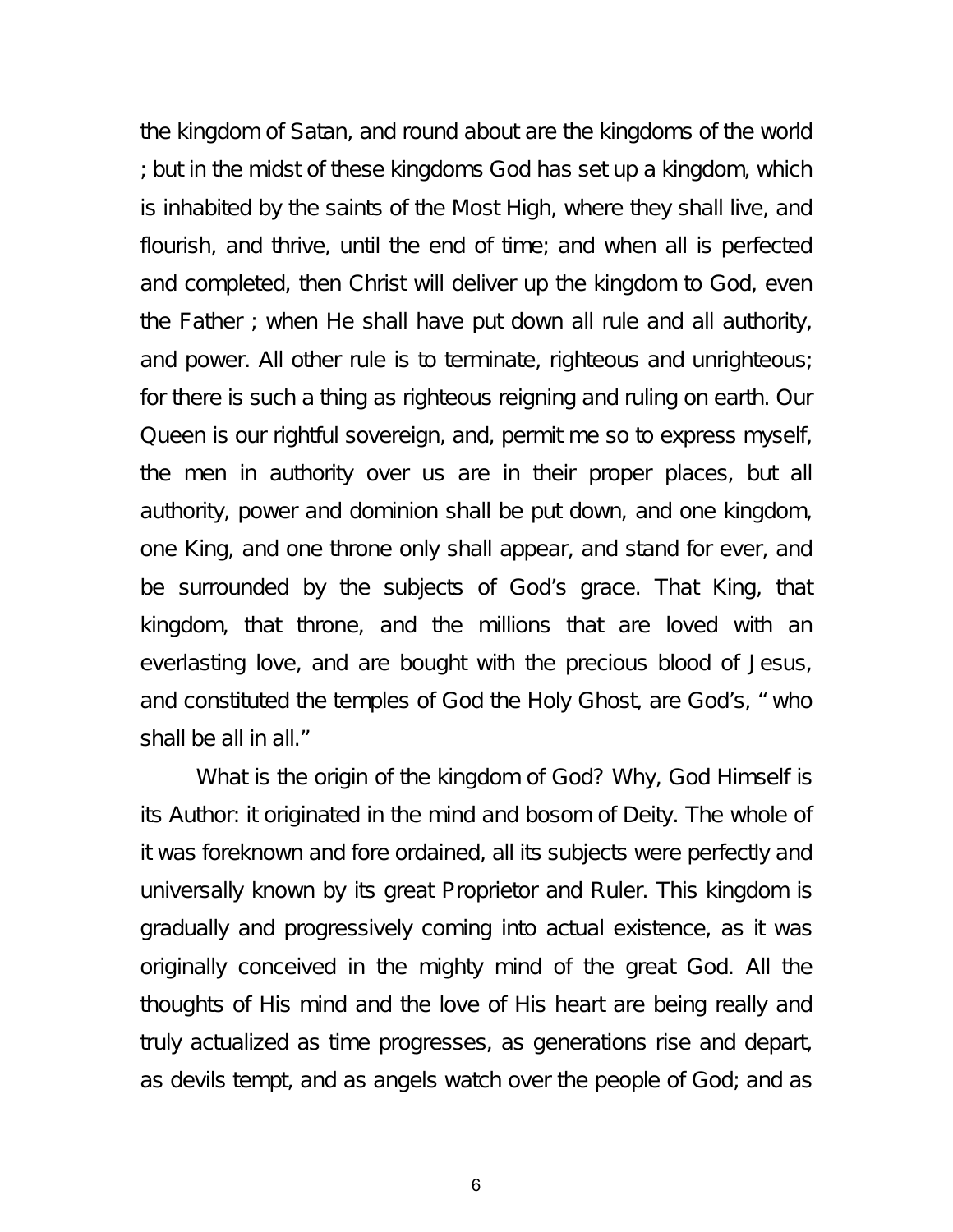Jesus upon His throne, works and applies His word here, there, and yonder. His eternal thought comes up into fulfillment gradually and progressively as time advances. This is the origin of the kingdom. Then for the establishment of it in the world. It arises out of love, and it is founded on the blood of the covenant, even the precious blood of Jesus Christ. He came to lay its foundation, yea, He is the foundation itself. It is a Mediatorial Kingdom, being based on the mediation of Christ, which is inseparable from it; for to separate mediation from this kingdom would be to remove its foundation. The whole would collapse, fall and disappear, if Christ could be removed from it; for the kingdom of God is based upon His dear Son. " What shall one then, answer the messengers or ambassadors of the nation ?" said the children of Israel, when they come and see us in such confusion and surrounded by hosts of soldiers, and having thousands of beings hostile to us, and being hated by all the world ? Why, tell them that "the Lord hath founded Zion," notwithstanding the troubles that surround her, "and the poor of His people shall betake themselves unto it." In the infinite mind of God, the grand plan of the kingdom was formed, and the dear Redeemer putting away sin, and harmonizing the perfections of God, the kingdom was established. And where is its seat? Vitally, it is in the heart, locally it is in the world. "Go ye into all the world, and preach the gospel to every creature." And we have it here in this little island home of ours among the nations of the Gentiles. But the kingdom of God is within you. It is not only near to us, visible to us, it is in contact with, yea, in vital connection with us. If there is nothing of grace in us here, we are not subjects of the Lord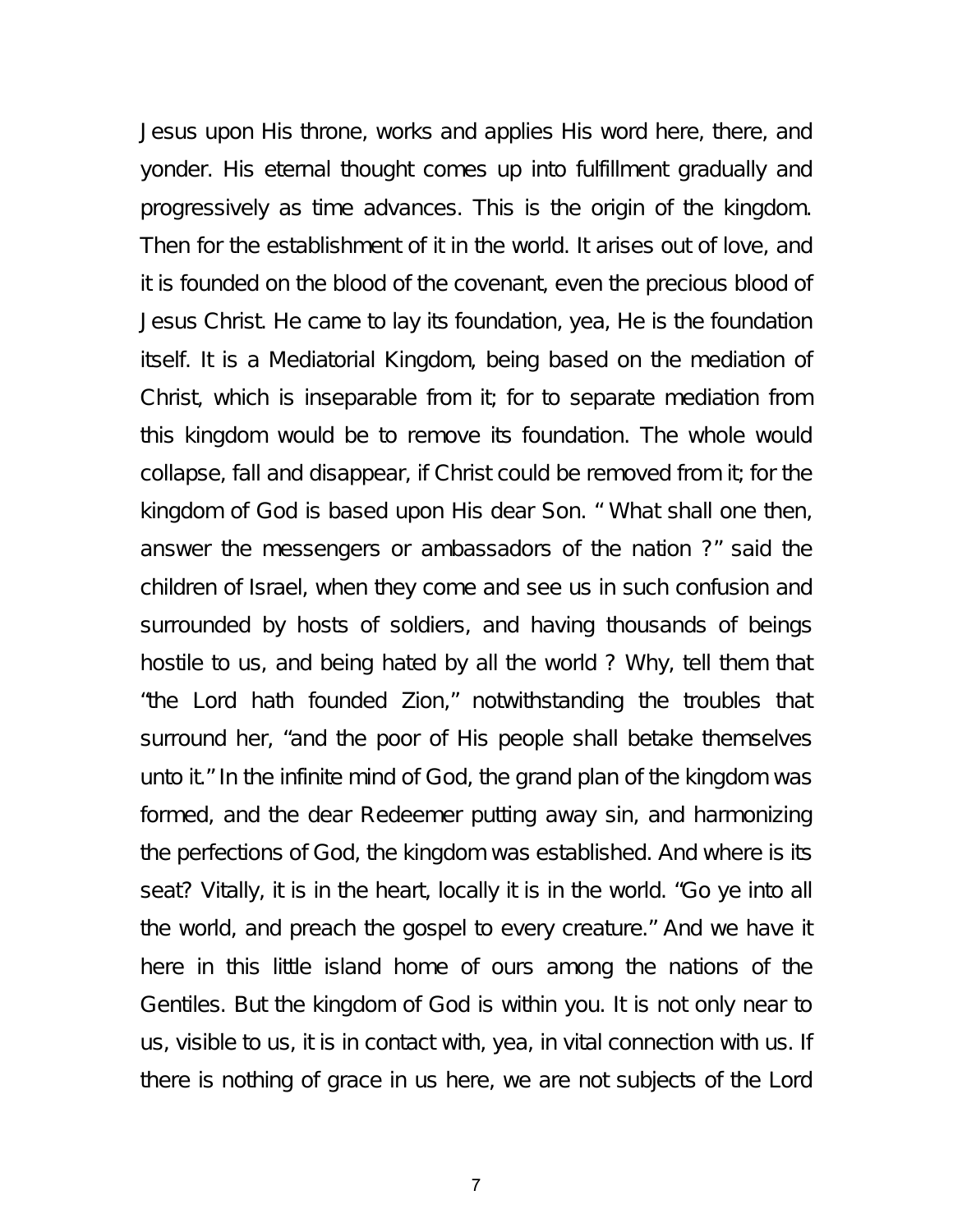Jesus Christ, for the kingdom of God is in the heart.

What is the extent of this kingdom? I do not know. We are told, however, that when God's operations are completed, a number shall appear before His throne which no man can number. It appears to me that notwithstanding the restricted and limited views which some people seem to take, God's kingdom will be the largest, as it will be the best, the richest, and the noblest and the most glorious of all kingdoms. The kingdom of God will be the greatest of kingdoms, for in all things Christ shall have the pre-eminence. I will not speculate as to whether there will be more sheep on the right hand than goats on the left, nor as to the number of the subjects of this kingdom:

> "Saviour, if of Zion's city, <sup>I</sup> through grace <sup>a</sup> member am, Let the world deride or pity, <sup>I</sup> will glory in Thy name."

And then with regard to its duration. How long will it stand? Well, it will stand till all other kingdoms disappear; it will stand till the end of time; it will stand when the heavens are opened to receive the millions of God's people, and it will endure in heaven as long as God Himself endures, for Christ will be a King and will have subjects for ever. He will sway His sceptre and wear His crown for ever and He will for ever have happy worshippers before His throne. The kingdom is an everlasting kingdom, and the dominion of grace shall never, never end.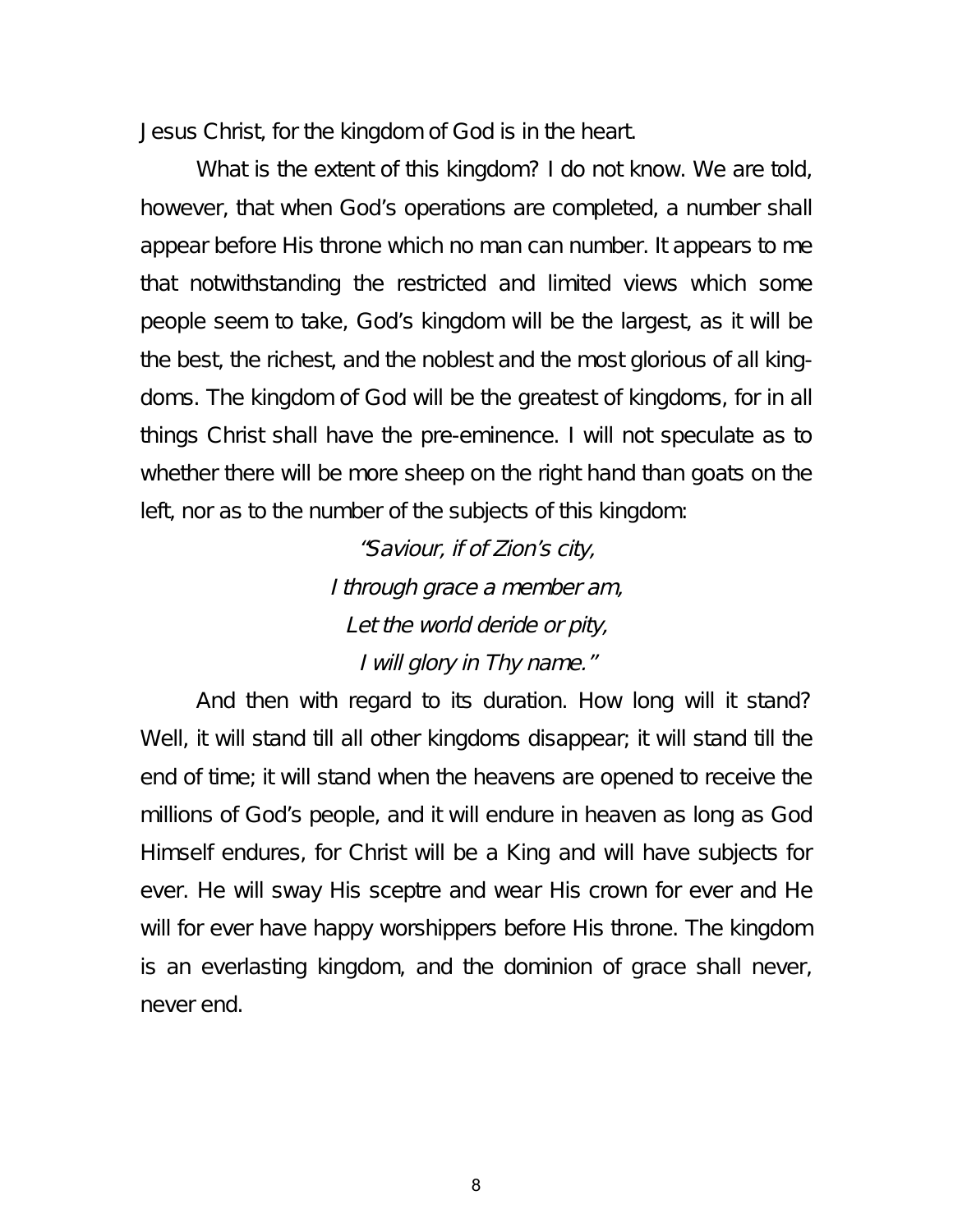"Grace, till the tribes redeemed by blood, Are brought to know themselves and God, Her empire shall maintain, To call -when Ho appoints the day, And from the mighty take the prey, Shall grace triumphant reign."

"The kingdom of God is not in word, but in power." I might just say here, that I believe this kingdom is an aggressive one. Infinite benevolence is associated with it; but whilst it is here, it is in a militant condition. It is by means of His kingdom on the earth that God is spreading abroad the knowledge of Himself. Some of you are aware that I am officially connected with a little Society, called the Strict Baptist Mission, which has stations in India and Ceylon, in which the ordinances of God's house are observed, and the truth of Jesus Christ is preached ; and when I think that Christians are disseminating the word and endeavoring to spread abroad a knowledge of the plan of salvation and of the Saviour s name and that God is blessing these efforts, I see an illustration of this fact, that the kingdom of God is aggressive. The Word of God is in this kingdom, and His grace is seated there for it is the creation of His grace and the exponent of His eternal truth. The grace that has made us what we are should evermore appear in our character, our course, and our conversation; for in bringing the kingdom of God into the world, and giving it a visible existence here, grace has appeared to all men, as to its power and effects. If you want proofs of the grace of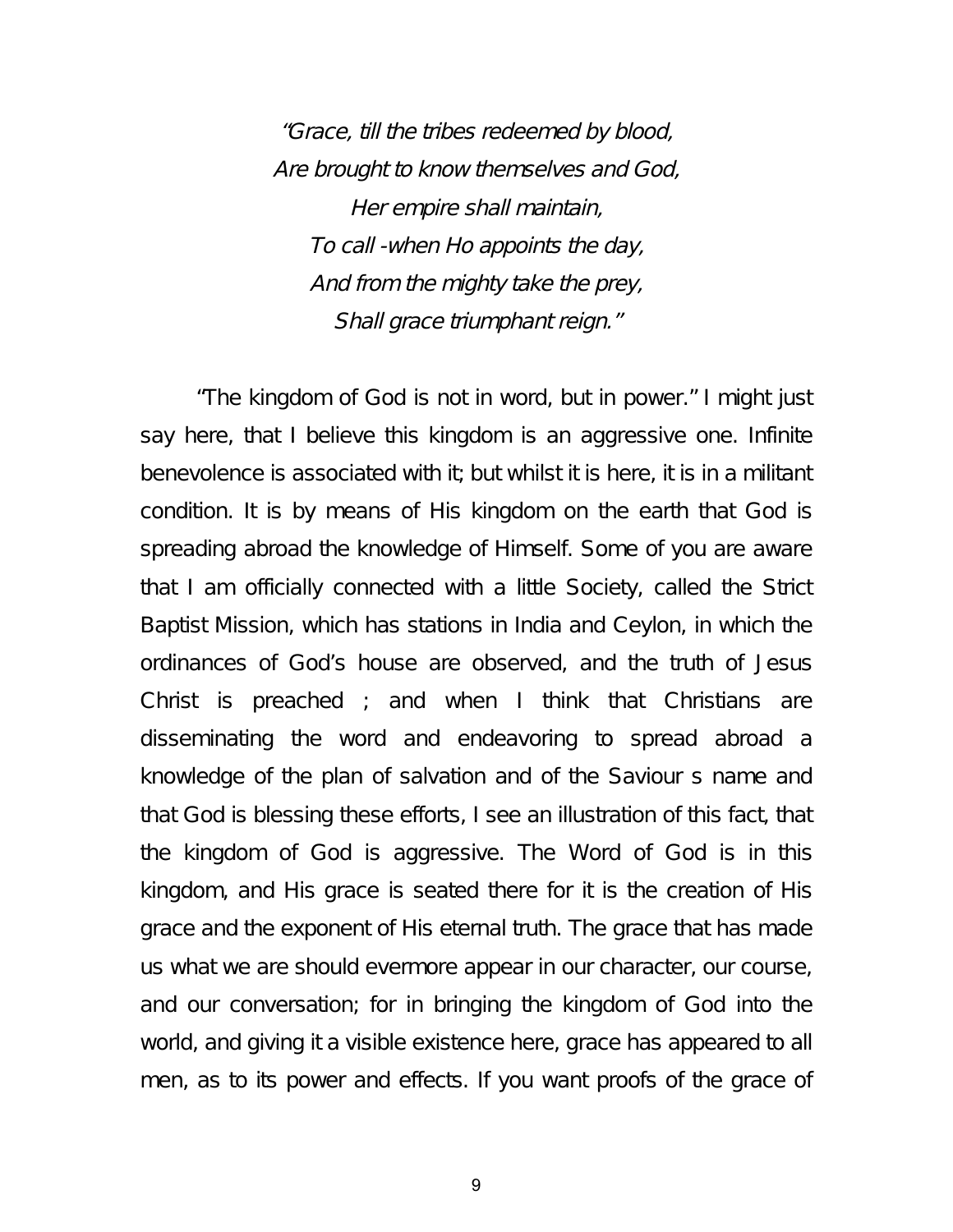God, look at God s kingdom in this hostile world. If you want proofs of its sovereignty, look at a saint going home to heaven, against wind and tide, being carried along by an unseen influence which enables him to persevere in a course of holiness against himself, and the world, and the devil. The perseverance of a saint proclaims the sovereignty of grace and the nature of true religion.

Let me now notice a few things in connection with the power of the kingdom. First the Author of this power. The Apostle puts it negatively and positively. It is not in word, but in power. Not in the word or words of any creature, angels, great men, ministers of the gospel, nor the Apostle Paul himself; for he says "I have planted, Apollos watered, but God gave the increase." If the Apostle Paul could do nothing more than sow the seed, and could not cause it to grow, what should be said of myself and other ordinary ministers of the Gospel? Not in word; and yet the Apostle's words, were righteous, scriptural, and forcible ; they fell from sanctified lips, and expressed the faith and feelings of a sanctified heart; but the kingdom of God is not in word, but in the power of God. Look at creature power. We have political, civil, and intellectual power; but these powers can never vitally Christianize an immortal mind. We have many Christians who are made so by words, or by a few drops of water sprinkled upon the faces of little helpless and unconscious babes, which are said to constitute them Christians! That, however, is not how God makes Christians, not how grace gets her subjects; for the kingdom of God is neither in word, nor in human or any creature power. The power of eloquence is great, and an eloquent preacher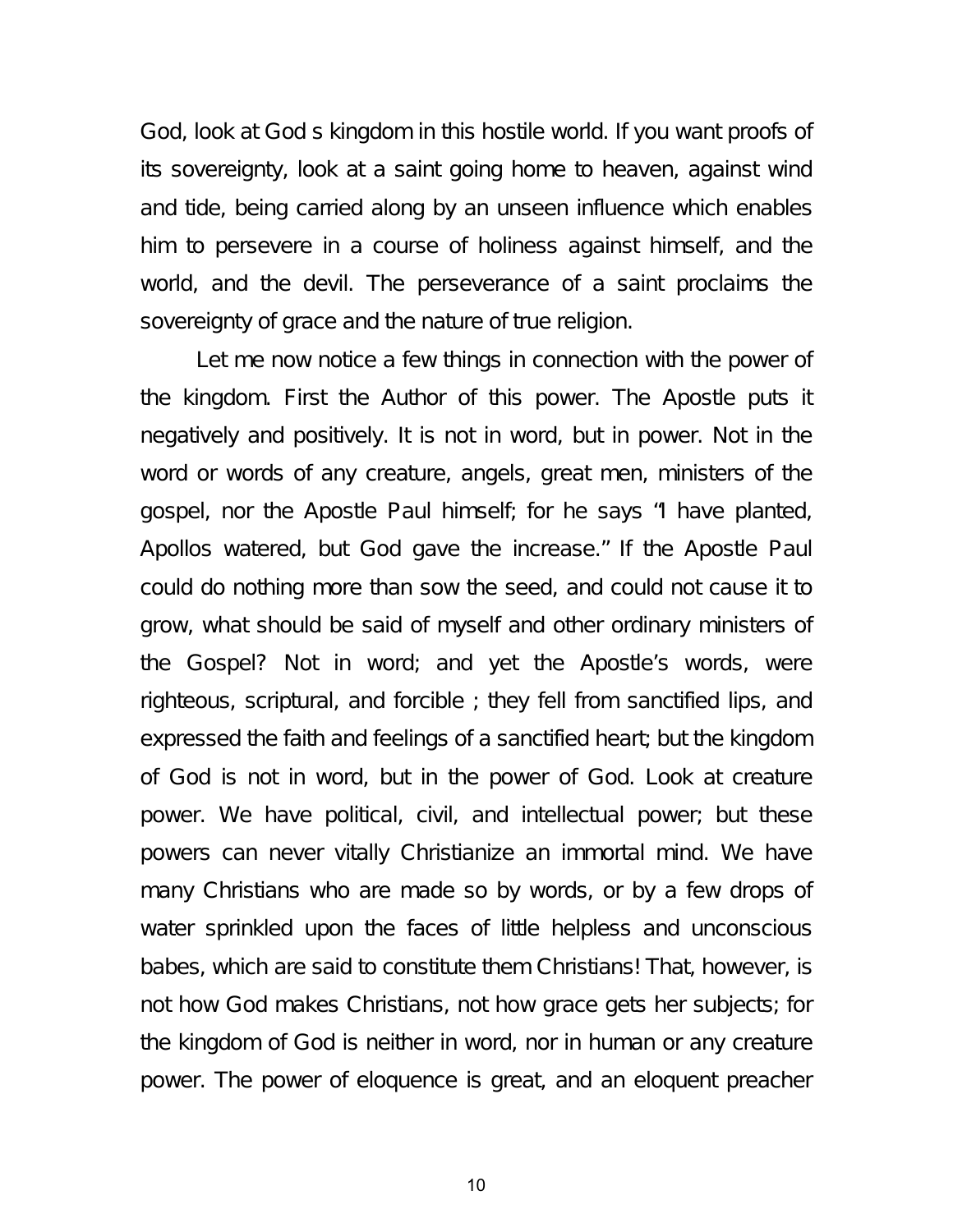brings together hundreds, perhaps thousands of hearers ; and religion is so superficial in these days, that the thousands who surround him, are in the opinion of the public<sup>^</sup> the sons and daughters of God. May it not be said (and I am not bitter) that in a very great measure the faith of many such persons "stands in the wisdom of men, and not in the power of God?" Let the eloquence of the preacher leave him, or let the eloquent preacher leave the congregation, and it will as a rule melt away as snow melts before the sun. Salvation by grace is not in word but in power, and its author is God Himself. And He continues to work without weariness. Under shepherds are weary, tired and get worn out, and all human power becomes exhausted; but God goes on working without weariness, for He "fainteth not, neither is weary; there is no searching of His understanding." The mother says, especially if she has twins and brings them up herself, "I am faint," and well she may, having two strong children sucking her breasts from day to day. She is faint and weary. God's breasts of consolation, however, are sucked by millions of His people, but "He fainteth not neither is weary." His breasts are always full, His arm is always strong, His fullness is always the same, and He fainteth not. "I will work, and who shall let it What a blessing it is to be interested in a God whose arm never aches, whose eye is never dim, whose supplies can never fail, whose love can never change, whose ear can never become heavy, and whose watchfulness is incessant, divine, and perfect like Himself! The kingdom of God is in Divine power. It is a new creating power. It was a marvelous act by which matter was brought into existence, and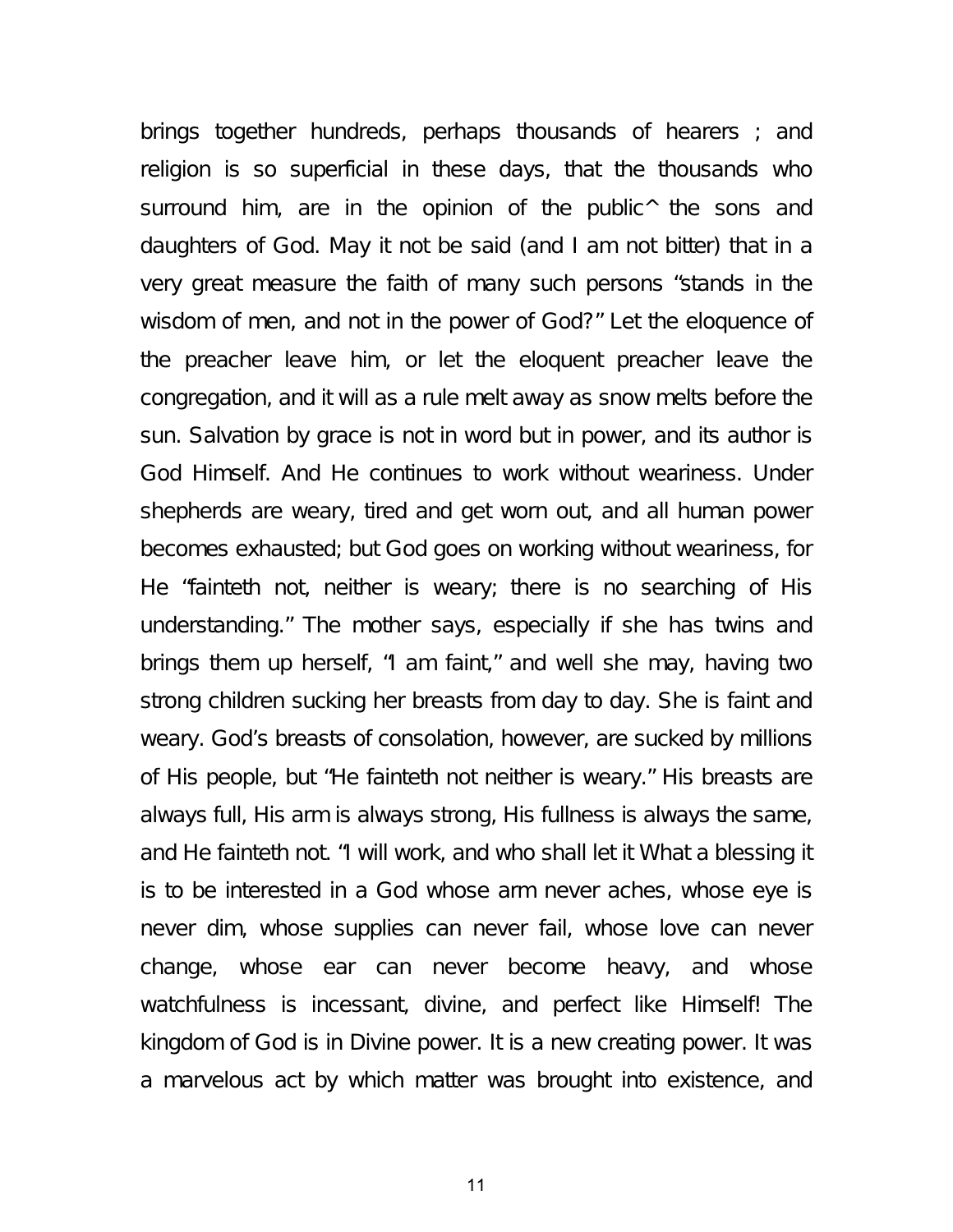various shapes and forms were given to it, and which vitalized the creatures made. God completed His work in six days, and reviewing the whole He was satisfied and pleased, for it was good. Now, there is another act of power in progress by which the new creation of God is gradually coming into existence. God brought the old creation into existence in six days, and He is now proceeding with His new creating work, and will not finish it until the last day, when the bodies of His people shall be raised and reunited to their spirits, and the heavens shall be filled with the subjects of His grace. Was the whole creation satisfactorily completed when it was finished? He will complete His new creation, and be infinitely pleased and delighted then with His work.

> "When God makes up His last account, Of natives in His holy mount; 'Twill be an honor to appear As one new-born and nourished there."

May you and I be found in the kingdom of God as the subjects of His grace.

Thirdly, the nature of this power. If God is its Author, it is Divine, you say. Well, just one or two thoughts here. If God is the source of this power, it is sovereign; or if you like it in another form, it is Divine power Sovereignty displayed, as to places and persons. There are dark corners in the world, and even in this land of ours, notwithstanding that it is called a Christian country. 1 have some villages in my thoughts now, in which there are churches and preachers, and large incomes, where the parishioners are without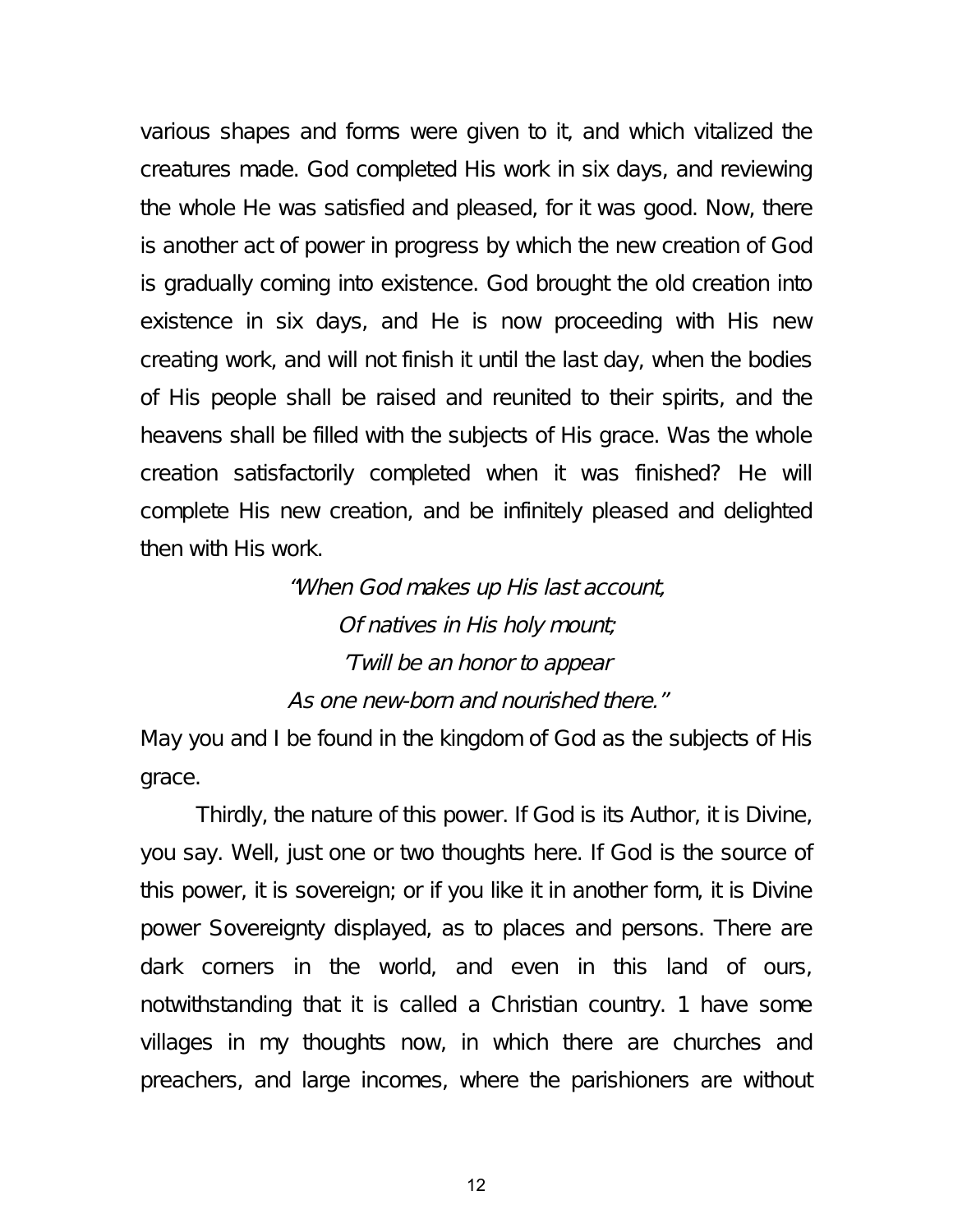knowledge, and I grieve over it. Many years ago I labored not far from the places I am now alluding to, and the people were, and still are, as to divine and eternal things, almost as ignorant as Hottentots, not knowing their right hand from their left, as to the character and government of God. God is a Sovereign, and does not always send a flood of gospel light all over the world. How is it that when one stands up in His name to preach the Gospel, God does not call every hearer under the word? I do not know. He puts His fear into this heart, and that, and the other, and He giveth no account of any of His matters. And then you sometimes come to the house of God dejected and depressed, and go away in the same state; and another time you come depressed and faint, and cast down, and you get a blessing. How is it you are not always blessed, and always fare and feel alike? Oh the kingdom of God is not in word, but in the power of God, which He displays as He pleases. If God will help me, I can preach a little; but I have no power to apply the Word; for if I had, I love the Word and your souls so well, that I would always lay the promises on your hearts, and give you the grace of the Word. I would always sweep away all your doubts and fears, and break your unbelief, and give you faith; but power belongeth unto God, and His kingdom is not in word, but in power, which is sovereign in its operations. And then is it not irresistible power? It is said that we resist the grace and Spirit of God. Well then, if we admit the word "resist," let us follow it by another— "frustrate if we resist, can we frustrate the will and defeat the purposes of God? You walk in the field, or in the road, and a hundred ants crawl upon your boot, all possessing stings. You take your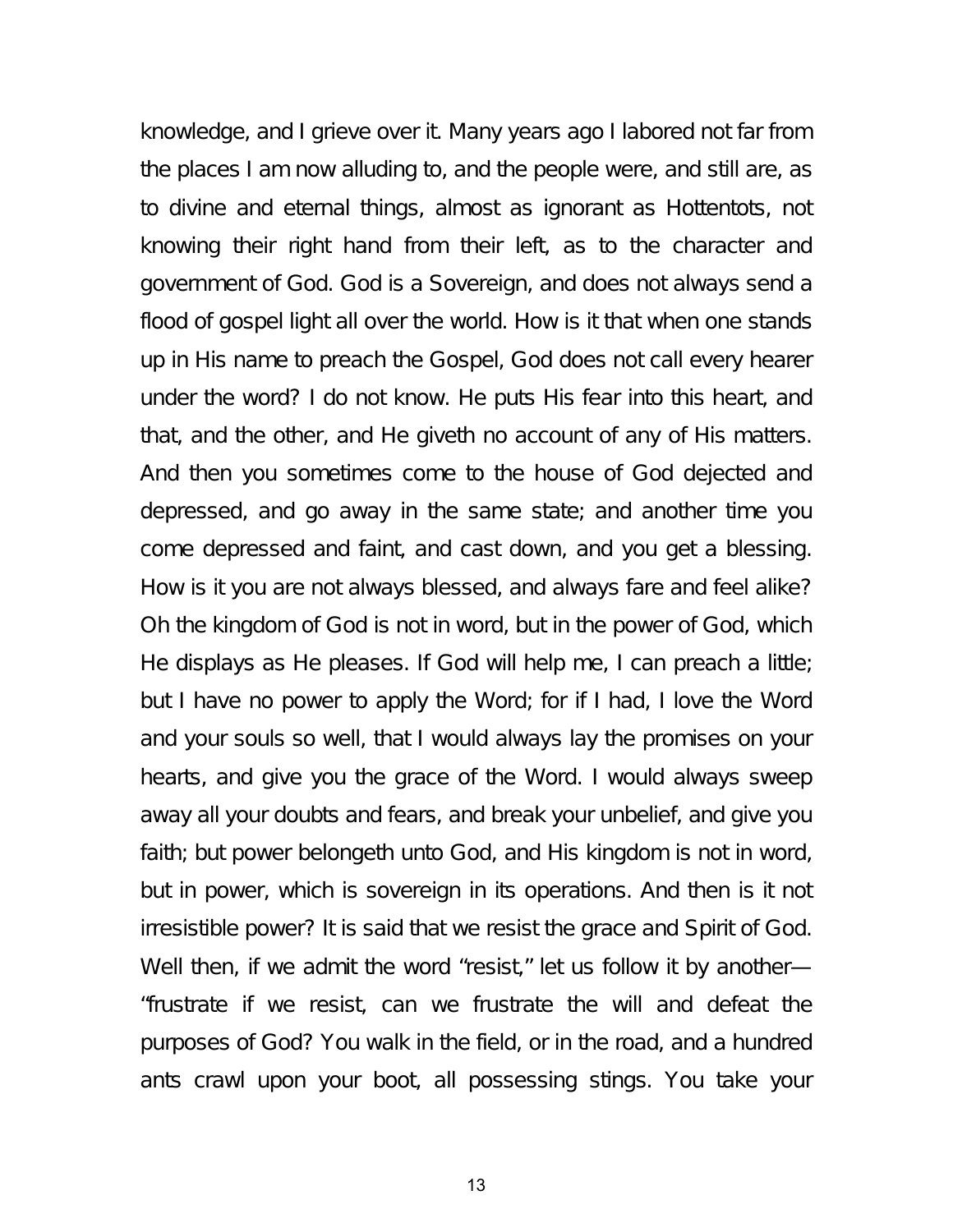handkerchief, and wipe the little resisting things away, and do not feel their resistance. The sinner resists God's grace, and the poor lost rebel resists His power. And does God stop because He is resisted? Does power divine hesitate or falter, because the rebel means, if possible, to continue in rebellion? God says, " I will work;" and He takes the heart, and turns it, I had almost said, inside out; and, according to the good pleasure of His will, He discovers the guilty sinner to himself, who then says, " God, be merciful to me a sinner." The kingdom is in divine, sovereign, irresistible power. I should like, however, to say, since we are living in stirring times, that this power is silent in its operations. You know what I mean. People in the present day appear to me to have an idea that there is no religion without noise and show; hence we have pipes, and fiddles, and drums, and banners, and I don't know what, as if true religion and the kingdom of grace consisted in noise, and pomp, and show. But "the kingdom of God cometh not with observation." Paul was in the city of Corinth; and God said, "Be not afraid, but speak, and hold not thy peace, and no man shall set upon thee, to hurt thee; for I have much people in this city." Ordinary observers would not have thought that God had much people there; but Paul preached, and God applied the Word that was spoken, without the use of banners and musical instruments. God does not require them; they are altogether foreign to the simplicity of the Gospel, and the salvation of heaven; for the kingdom of God cometh not with observation, but with a power which nobody sees, for its operations are silent and internal. The power is represented as being the power of life. You cast a grain of wheat into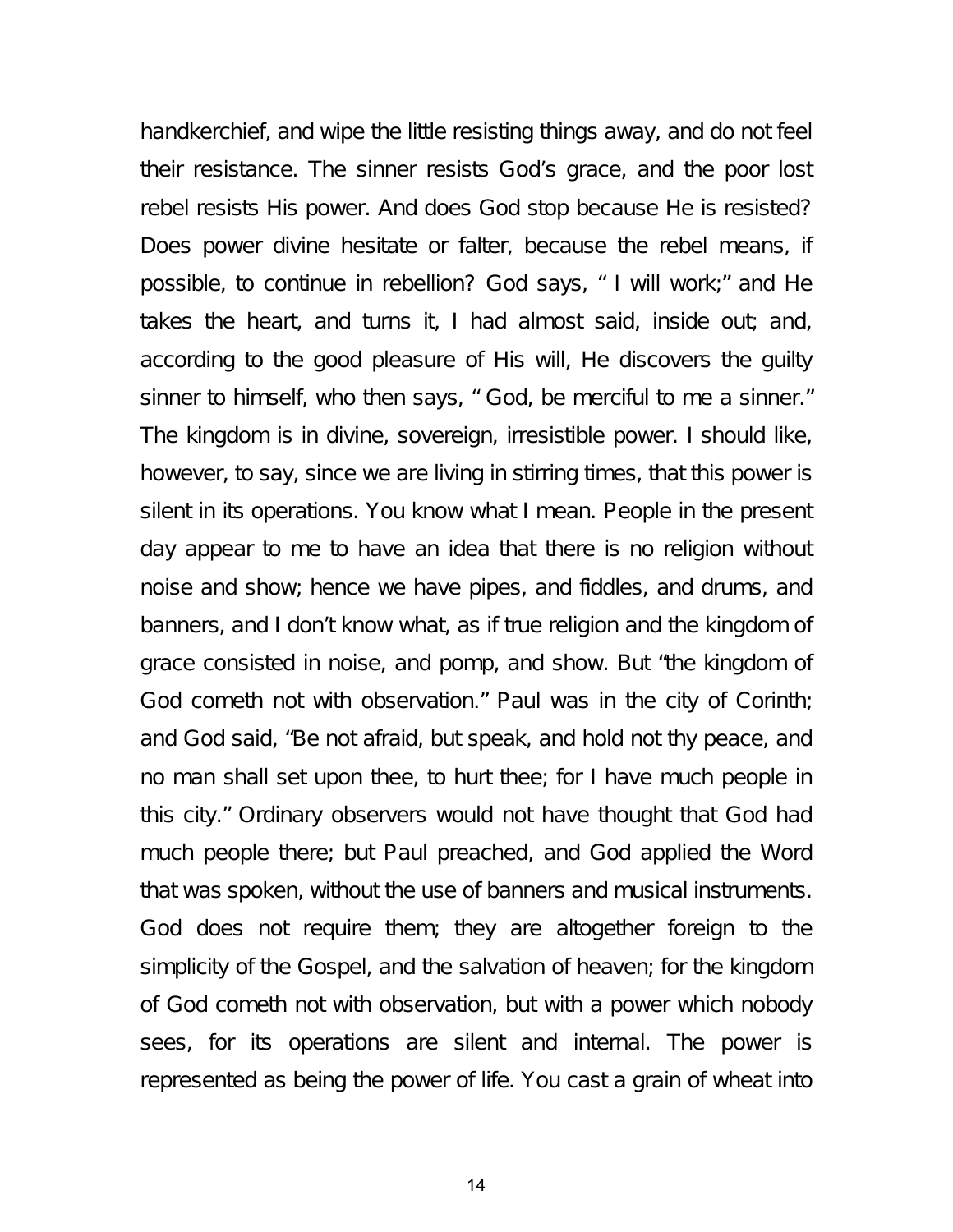the ground, and if the vital principle be good and perfect, the influences of nature being favorable, it will take root downwards, and spring upwards, and though the first little blade be so tender that you could scarcely take it between your finger and thumb without injuring it, yet notwithstanding its softness and tenderness it will force its way through the hard soil towards the sun, which influences it, though a weight of soil lies upon it, for there is wonderful power in life. It is neither a mechanical power nor a dead weight, but a vital power which grows. The power of the Spirit is compared to fire, which warms, consumes, and melts; to wind, which is sovereign and irresistible, and to oil, which dropped upon the soul silently permeates the mind, and sanctifies its recipient.

The operation of this power. Take this one thought. It is a transforming power; it changes the sinner towards God, but not God towards the sinner. Repentance is a change, but not a change in God towards the penitent. This power of God changes the sinner towards God, towards the Bible, towards the church, towards the world, towards sin, towards the devil, towards the saints, and towards heaven. It transforms him in all these respects. It finds him hating God; it leaves him loving Him, or desiring to do so. It finds him at a distance from God; it brings him near. It finds him neglecting the Bible, it leaves him a prayerful Bible student; it finds him sneering at the saints, and persecuting them, it leaves him singing—

> "With them numbered may <sup>I</sup> be, Now and through eternity."

It finds him loving sin, it leaves him hating it, and loving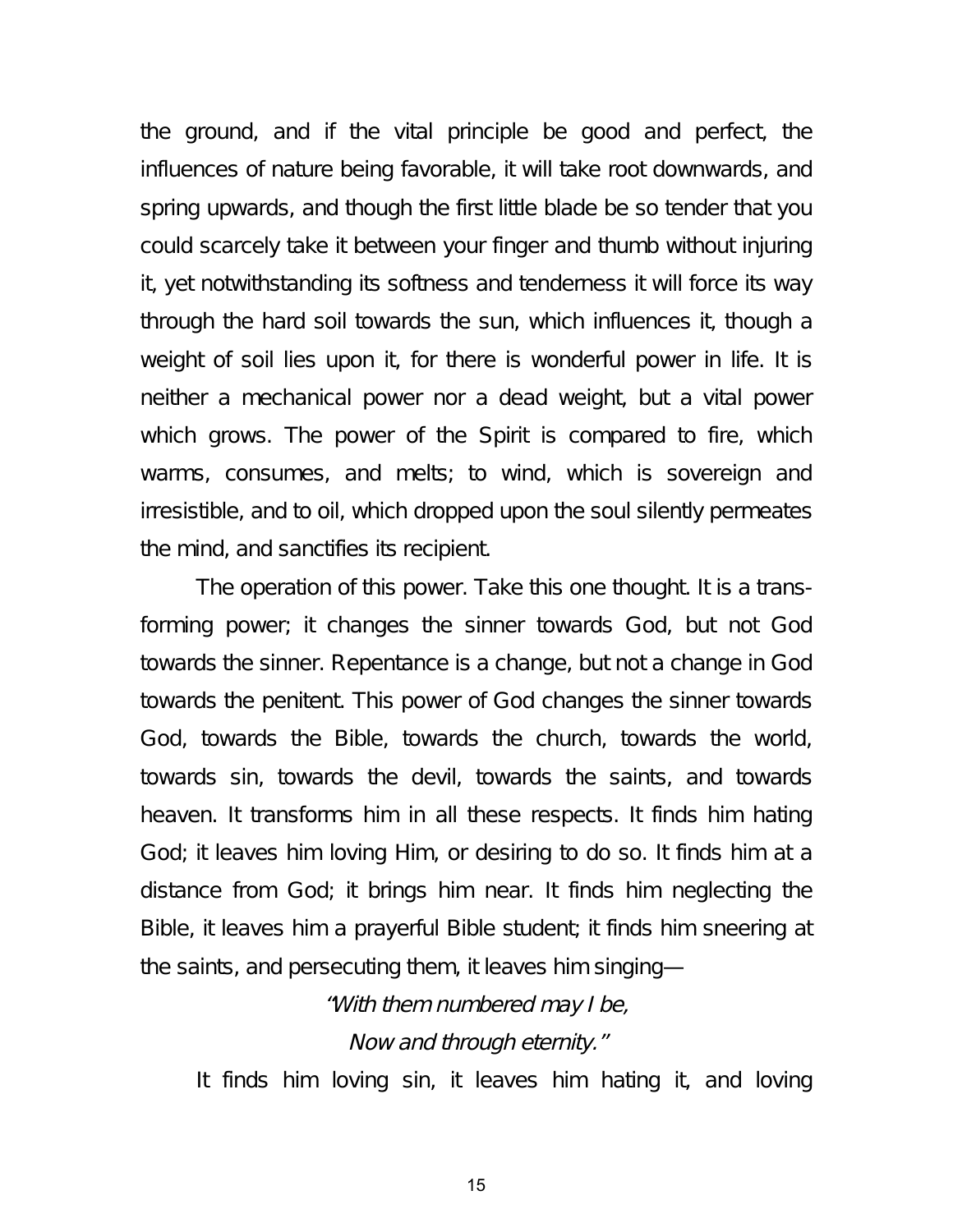holiness. Yes, the power of God, in which this kingdom stands, is a transforming power. And then as to one's experience of this power, how blessed it is to receive pardon from God, and to be led into liberty by God the Spirit! To receive an application of atoning blood, and of the promises. Have you not sometimes been in the house of God, overflowing with holy feeling, your eyes and your hearts, and your mouths being filled, when the last hymn was sung? Oh there is a secret joy connected with God's reign of grace in the heart, a secret power which cannot be resisted, which melts the soul, fills the eye, makes the man stronger than his enemies, and carries him out of and beyond himself. Yes—

> "The hill of Zion yields A thousand sacred sweets, Before we reach the heavenly fields, Or walk the golden streets."

The kingdom of God is in power, and not in word. The medium through which this power is communicated is the Word of God. You know efficiency is never owing to the adaptability or excellence of the instrument. The pen on your desk may be a perfect one, but it requires a hand to use it, and the writing then will not be good, notwithstanding the excellence of the pen, unless the agent be a good writer. Efficiency is always owing to the agent, and not to the instrument. Bad work may be done with a good instrument, and good work may be done with an indifferent one; but when the instrument and the agent are both perfect, the work will surely be satisfactory. The instrument is the Gospel, the Agent is the God of the Gospel, and